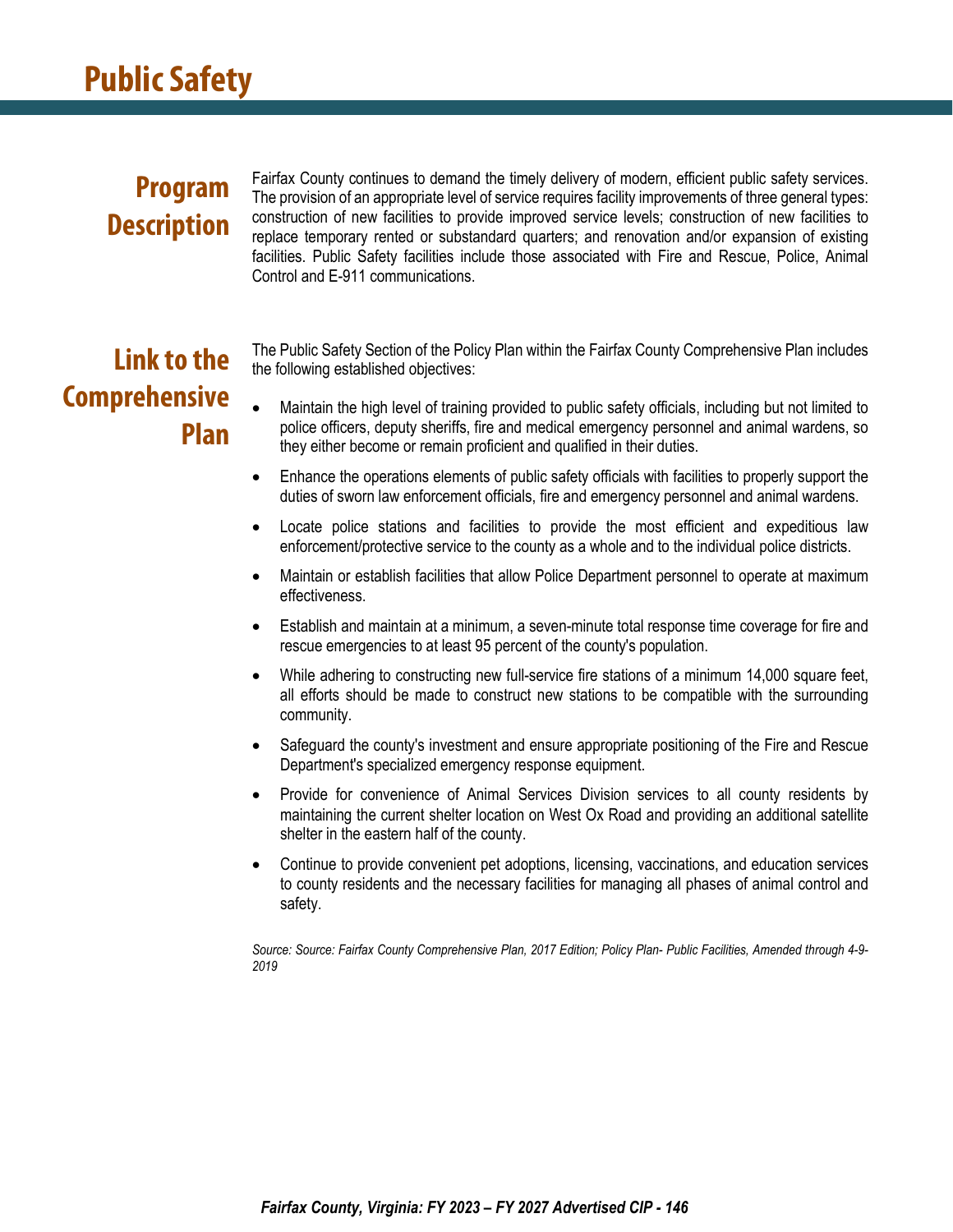### **Program Initiatives**

Public Safety facilities are generally supported by General Obligation Bonds, most recently by the 2015 and 2018 Public Safety Bond Referenda. The 2015 Referendum included support for the renovation/expansion or replacement of the Franconia Police Station, the Police Tactical Operations Facility at Pine Ridge, and the replacement of the Emergency Vehicle Operations Center (EVOC) and K9 Center. These facilities were well beyond their useful life expectancy and undersized to meet the current functions/operations of the Police Department. In addition, the referendum supported a new Heliport and a new South County Police Station with a co-located full-service Animal Shelter. The 2018 Referendum included upgrades to the Mason District Police Station, the Criminal Justice Academy, and the Police Department Annex (Property and Evidence), as well as the Mount Vernon, Gunston, Seven Corners, and Fairview Fire Stations and one volunteer station.

The projected growth of Tysons as part of Tysons Redevelopment requires a new Tysons District Police Station to provide urban-style police service for the area. Partnerships with other Fairfax County Agencies for collocated facilities are being explored.

Additionally, future plans for the police department include renovation/expansion or replacement of the Sully District Station, West Springfield District Station, and the Mount Vernon District Station in order to upgrade aging building systems, take advantage of updated technologies, reconfigure the layout for efficiency and security, and resolve inadequate support and operational space. There are also plans for a large new specialty vehicle storage facility to replace existing leased space which is reaching capacity and does not meet security standards. It is anticipated that this facility will also house Fire and Rescue vehicles.

The Fire and Rescue Department's Fire Station Location Master Plan served as the general plan for locating fire stations in the County. The Master Plan defined criteria such as population, incident activity, development types and densities, road networks, target hazards, and response times for determining where fire stations were needed. In addition, a Fire Station Condition Assessments study was completed for 11 volunteer-owned fire stations and 21 County-owned fire stations. The results of this assessment, in conjunction with the increasing demand to provide accommodations for the department's female personnel, have been utilized to prioritize facility improvements as well as identify the need to replace existing stations.

In June 2010, the Fairfax County Board of Supervisors adopted the Tysons Corner Comprehensive Plan which includes a relocation of the existing Tysons Fire Station and identifies areas for additional fire stations to support development over the next twenty years. In 2011, a replacement of the existing Tysons Fire Station was negotiated as part of a development proffer. In early 2013, land as well as design and construction of a second fully functional fire station in the Tysons East area was negotiated through a development partnership to support growth in Tysons.

Long range plans for the Fire and Rescue Department include expanding existing fire stations or planning infill fire stations to meet the emergency service needs of projected high-density development throughout the County. The Fire and Rescue Department conducts research on response times and best practices in resource allocation to optimize service delivery, to prioritize funding for new fire stations and for renovating/expanding or replacing existing stations to meet future service demand.

The map that follows depicts the population densities as compared to the existing Fire Station locations. This map is one of the tools used to prioritize Fire and Rescue Department projects for future planning.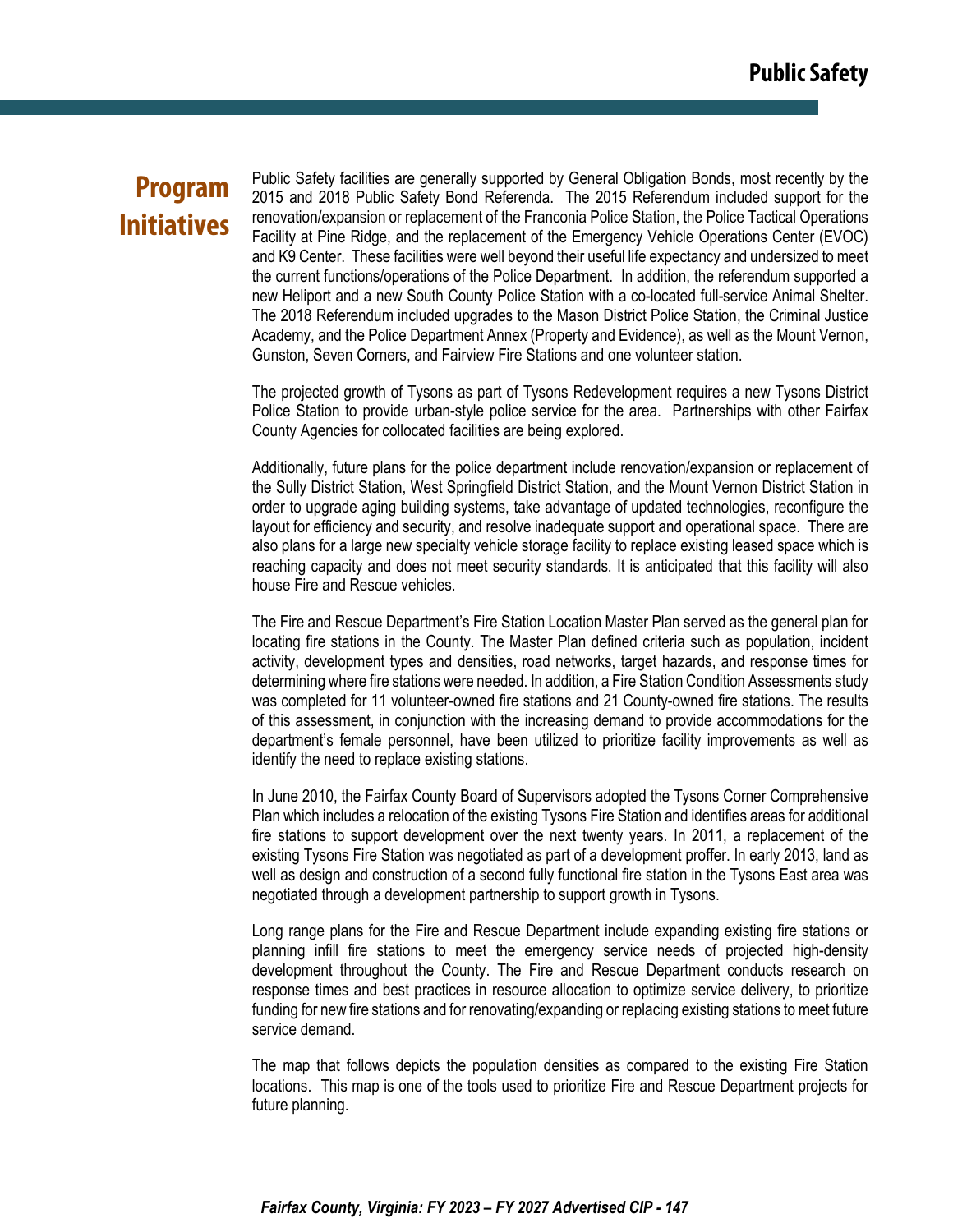

| <b>Fire Station #</b> | <b>Fire Station Name</b>   | <b>Fire Station #</b> | <b>Fire Station Name</b> |  |
|-----------------------|----------------------------|-----------------------|--------------------------|--|
| $\mathbf{1}$          | McLean                     | 23                    | <b>West Annandale</b>    |  |
| $\overline{2}$        | Vienna                     | 24                    | Woodlawn                 |  |
| 4                     | Herndon                    | 25                    | Reston                   |  |
| 5                     | Franconia                  | 26                    | <b>Edsall Road</b>       |  |
| 8                     | Annandale                  | 27                    | West Springfield         |  |
| 9                     | <b>Mount Vernon</b>        | 28                    | <b>Seven Corners</b>     |  |
| 10                    | <b>Bailey's Crossroads</b> | 29                    | Tysons Corner            |  |
| 11                    | Penn Daw                   | 30 <sup>°</sup>       | Merrifield               |  |
| 12                    | <b>Great Falls</b>         | 31                    | Fox Mill                 |  |
| 13                    | Dunn Loring                | 32                    | Fairview                 |  |
| 14                    | <b>Burke</b>               | 34                    | Oakton                   |  |
| 15                    | Chantilly                  | 35                    | <b>Pohick</b>            |  |
| 16                    | Clifton                    | 36                    | Frying Pan               |  |
| 17                    | Centreville                | 37                    | Kingstowne               |  |
| 18                    | Jefferson                  | 38                    | <b>West Centreville</b>  |  |
| 19                    | Lorton                     | 39                    | <b>North Point</b>       |  |
| 20                    | Gunston                    | 40                    | <b>Fairfax Center</b>    |  |
| 21                    | <b>Fair Oaks</b>           | 41                    | Crosspointe              |  |
| 22                    | Springfield                | 42                    | Wolftrap                 |  |
|                       |                            | 44                    | <b>Scotts Run</b>        |  |

*Fairfax County, Virginia: FY 2023 – FY 2027 Advertised CIP - 148*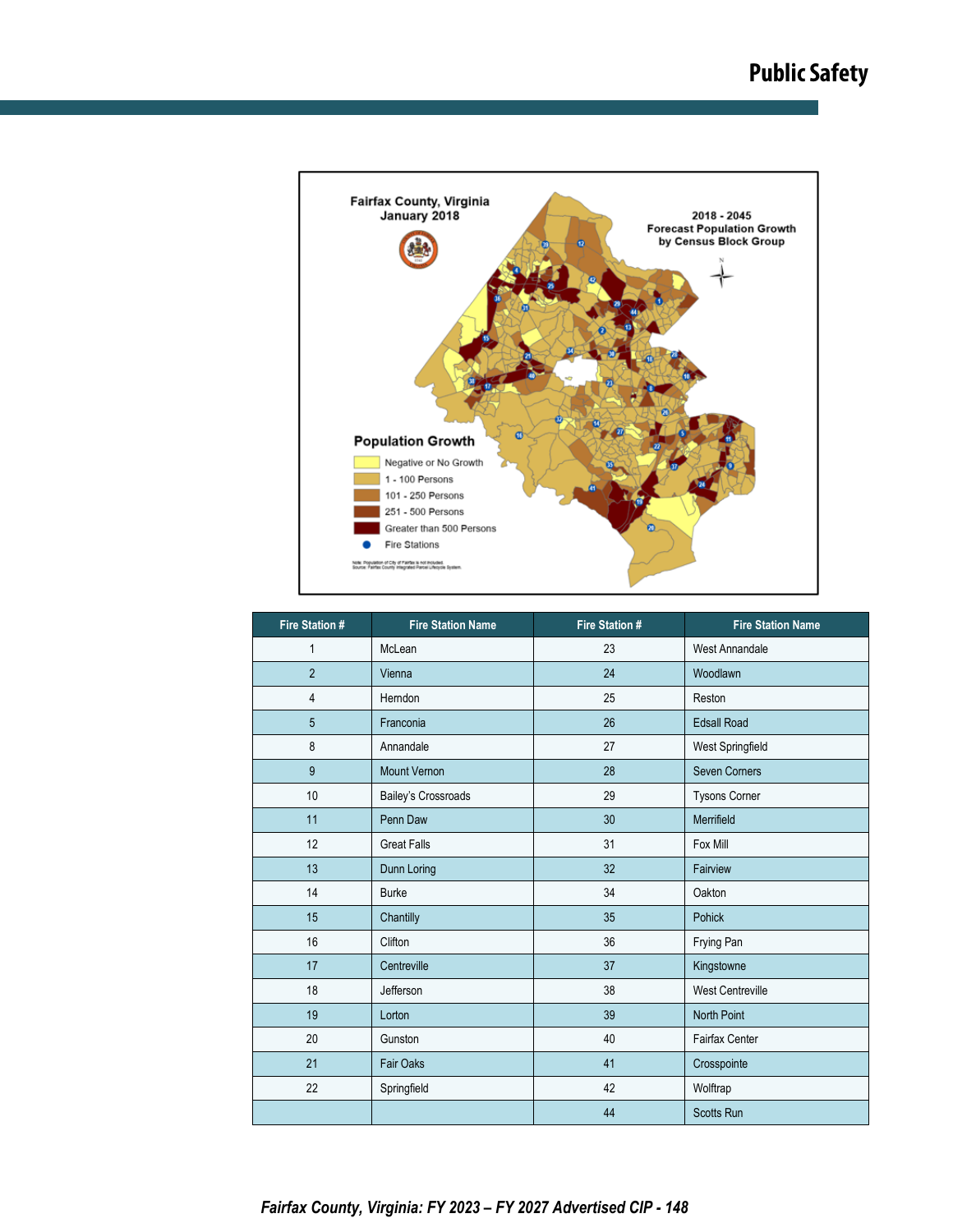## **Current Project Descriptions**

**1. Feasibility Studies (Countywide):** \$441,487 has been approved to date to conduct feasibility studies at various Public Safety Facilities to determine the scope of renovations required.

### **Fire and Rescue**

- **2. Chantilly Fire Station 2024 (Sully District):** \$20,000,000 is estimated to be required for design and construction of a renovated/expanded or replacement 4-bay fire station. The existing three bay station, constructed in 1989, requires upgrades to major building systems, enhanced bunkrooms and locker facilities for female personnel, and an additional apparatus bay for future growth. Other building space deficiencies include personal protective gear locker area, shop and medical storage, and decontamination area. The Route 28 Corridor is targeted for high density development which will increase the demand for emergency medical and fire suppression services. This project is proposed as part of the 2024 Public Safety Bond Referendum.
- **3. Edsall Fire Station 2015 (Mason District):** \$13,970,000 has been approved for design and construction of a renovated/expanded 4-bay fire station. Edsall Fire Station was constructed in 1974 and requires upgrades to building systems that are beyond the end of their life expectancy. In addition, the station's 2  $\frac{1}{2}$  apparatus bays are undersized, female living facilities are inadequate, and space is needed to conduct operations support functions. A larger fire station provides flexibility to add emergency units to meet future demand for services resulting from population growth and development in the surrounding areas. Construction of this project began in 2020 with completion scheduled for spring 2022. This project was approved as part of the 2015 Public Safety Bond Referendum.
- **4. Fairview Fire Station 2018 (Springfield District):** \$16,000,000 has been approved for a renovated/expanded or replacement fire station with 3 drive through apparatus bays. This station was constructed in 1981 and requires upgrades to building systems, enhanced female living facilities, and space for support functions. The project also includes a temporary fire station off-site to maintain fire and rescue services during construction. This project was approved as part of the 2018 Public Safety Bond Referendum and is currently in the design phase.
- **5. Fox Mill Fire Station 2024 (Hunter Mill District):** \$16,000,000 is estimated to be required to renovate/expand or replace the existing 2-bay fire station constructed in 1979. The station requires upgrades to major building systems and an additional apparatus bay to support future growth. In addition, female living facilities are inadequate, and space is needed to conduct operations support functions. The Fox Mill Fire Station's response area includes Reston and the Route 28 corridor targeted for high density development in conjunction with the Silver Line Metrorail which will increase future demand for medical and fire suppression services. This project is proposed as part of the 2024 Public Safety Bond Referendum.
- **6. Gunston Fire Station 2018 (Mount Vernon District):** \$13,000,000 has been approved for a renovated/expanded or replacement fire station with 4 drive through apparatus bays. This station was constructed in 1976 and requires major building systems upgrades to systems that are beyond the end of their life expectancy. In addition, apparatus bays are undersized, female living facilities are inadequate, and space is needed for water rescue resources as well as for operations support functions. This project was approved as part of the 2018 Public Safety Bond Referendum and is currently in the design phase.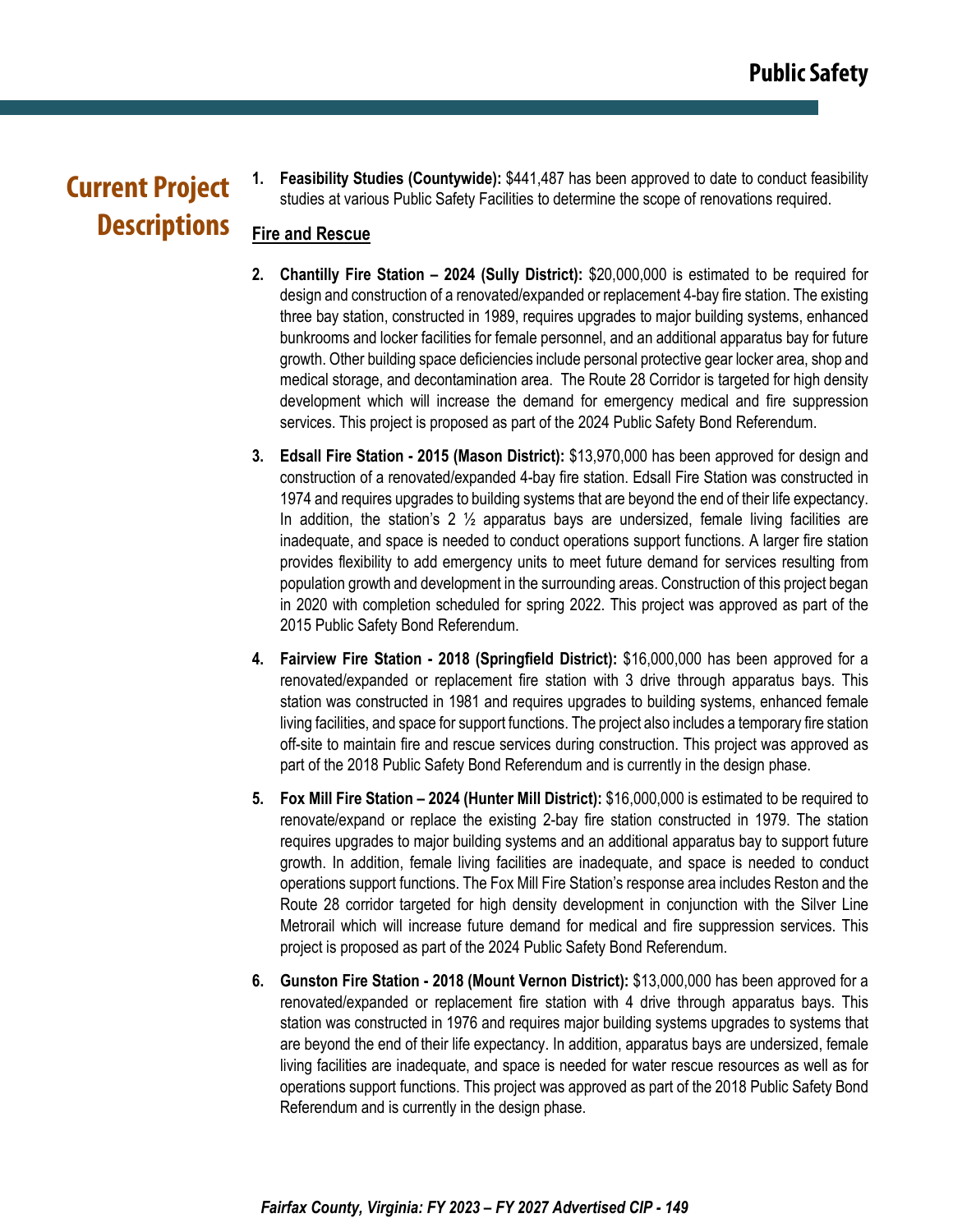- **7. Merrifield Fire Station 2015 (Providence District):** \$9,000,000 has been approved to renovate/expand the existing station which was constructed in 1979. Renovations are needed to replace building systems and to utilize space vacated by the Providence District Supervisor's office, now located at the Providence Community Center. The existing station lacks sufficient living facilities for female personnel, a physical fitness area, and space for operations support functions. Merrifield is one of the revitalization areas in the County targeted for commercial and residential development. The project is currently in the construction phase and is scheduled for completion in Spring 2022. This project was approved as part of the 2015 Public Safety Bond Referendum.
- **8. Mount Vernon Fire Station 2018 (Mount Vernon District):** \$16,000,000 has been approved for a renovation/expansion or replacement fire station with 4 larger apparatus bays. This station was constructed in 1969 and requires major building system upgrades. In addition, apparatus bays are undersized, female living facilities are inadequate, and space is needed for support functions. The Mount Vernon response area includes the Richmond Highway Corridor which is one of the revitalization areas in the County targeted for commercial and residential development. This project was approved as part of the 2018 Public Safety Bond Referendum.
- **9. Oakton Fire Station 2024 (Providence District):** \$18,000,000 is estimated to be required to renovate/expand or replace the existing 2½ bay fire station built in 1983. The station requires upgrades to major building systems, enhanced shower and locker facilities for female personnel, and an additional apparatus bay for future growth. Other building space deficiencies include personal protective gear storage, physical fitness area, telecommunications room, medical supply storage, and decontamination area. This project is proposed as part of the 2024 Public Safety Bond Referendum.
- **10. Penn Daw Fire Station 2015 (Mount Vernon District):** \$15,400,000 is currently approved for a renovated/expanded or replacement fire station. The Penn Daw Fire Station was constructed in 1967 as a volunteer station and is one of the oldest and busiest in the County. The station's apparatus bays are undersized with very low ceilings. In addition, the station lacks adequate living quarters for female personnel and requires replacement of building systems that have far exceeded their life expectancy. The Penn Daw Fire Station's response area covers the northern section of the Richmond Highway Corridor targeted for residential and commercial development which will increase the future demand for emergency medical and fire suppression services. An alternate site to construct a new permanent fire station co-located with other county facilities has been selected. This project was approved as part of the 2015 Public Safety Bond Referendum.
- **11. Seven Corners Fire Station 2018 (Mason District):** \$13,000,000 has been approved for a renovated/expanded or replacement fire station with 3 apparatus bays. This station was constructed in 1977 and requires upgrades to major building systems. In addition, apparatus bays are undersized, female living facilities are inadequate, and space is needed for support functions. The project also includes a temporary fire station off-site to maintain fire and rescue services during construction. The Seven Corners station's response area includes Baileys Crossroads which is projected to experience population growth and high-density development which will increase the demand for emergency medical and fire suppression services. This project was approved as part of the 2018 Public Safety Bond Referendum and is currently in the design phase.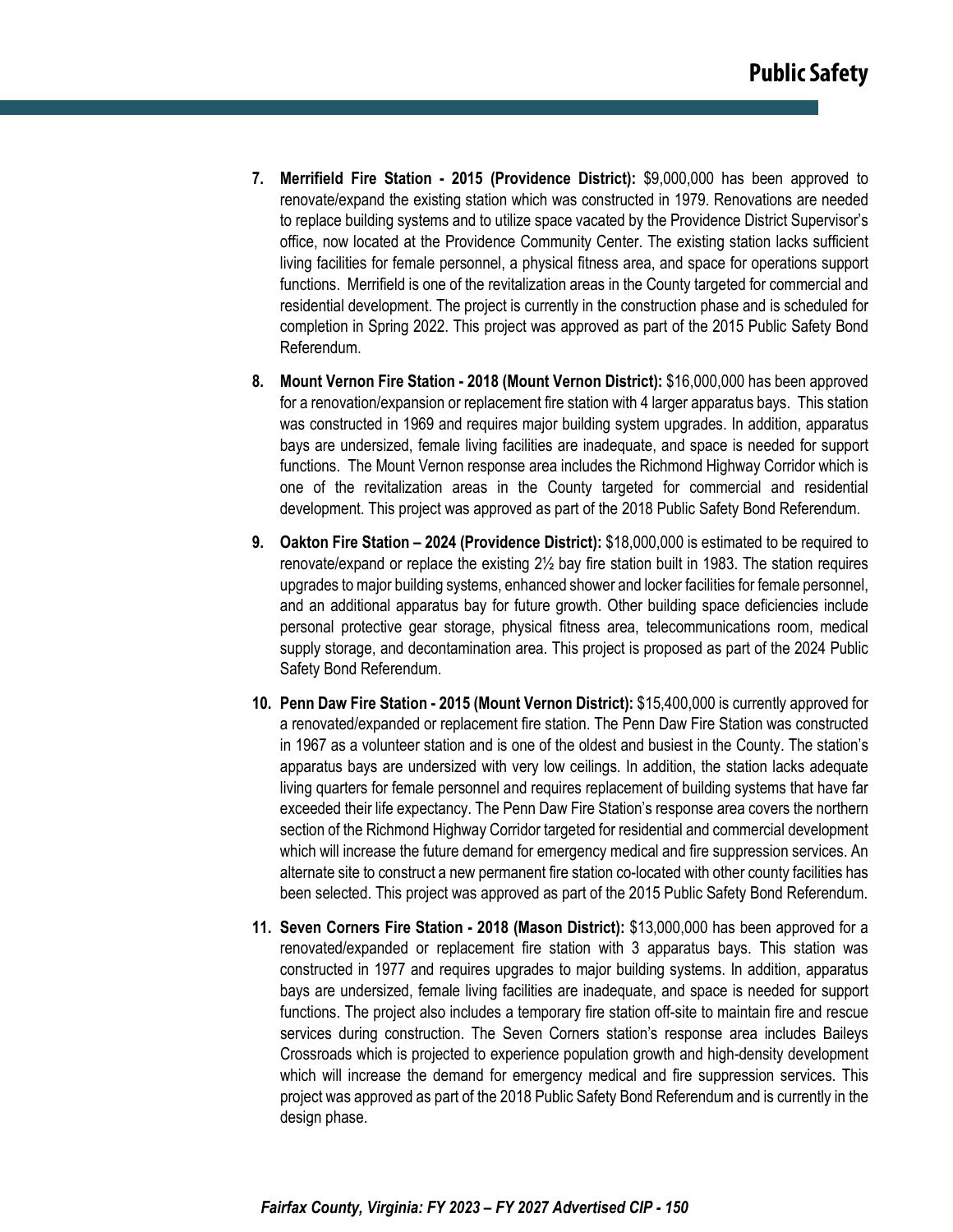- **12. Traffic Light Preemptive Devices (Countywide):** \$697,227 has been received in proffer revenue to date, associated with the Fire Department's Emergency Vehicle Preemption (EVP) program. The EVP program provides for installation of vehicle preemption equipment on designated traffic signals along primary travel routes from the closest fire stations to a planned development. The goal of the EVP program is to improve response times to emergency incidents as well as safety for firefighters, residents, and visitors in Fairfax County.
- **13. Tysons Fire Station (Providence District):** \$1,417,152 has been received to date from negotiated proffer obligations to support the design of a 5-bay replacement Tysons Fire Station. Additional proffer funding for the fire station construction is anticipated as development in the designated Tysons area occurs. The existing 3-bay fire station, constructed in 1978, requires upgrades to major building systems, additional apparatus bays, enhanced living facilities for female personnel, a physical fitness area, and storage for personnel protective gear and medical supplies. A larger replacement fire station will have capacity to add emergency response units and meet future increased demand for emergency medical and fire suppression services based on anticipated population growth and high-density development in Tysons. Staff is currently exploring the option to co-locate the fire station on the Tysons West Park Transit Site. The project is currently in the design phase. Staff continues to explore financing and timing options should a delay in proffer funding occur. The current Fire Station at Spring Hill Road remains in place and operations can continue from that station until such time as the replacement station is constructed.
- **14. Volunteer Fire Station 2018 (Mason District):** \$15,000,000 has been approved for a replacement volunteer fire station. This funding will support the West Annandale Station replcaement and a temporary off-site station during construction. The original volunteer fire station built in 1970 has exceeded its useful life cycle and lacks female living facilities, personal protective gear storage, and space for support functions. Per an Agreement with the Annandale Volunteer Fire Department and the Board of Supervisors, a new County-owned replacement station including volunteer space will be constructed at the existing site. This project was approved as part of the 2018 Public Safety Bond Referendum and is currently in the design phase.
- **15. Wellfit Performance Testing Center 2024 (TBD):** \$22,000,000 is estimated to construct a permanent facility to relocate the Fire and Rescue Department's Wellness-Fitness (Well-fit) Center which is currently in leased warehouse space. The Well-fit Center is used for the Candidate Physical Abilities Test (CPAT) to evaluate and test potential candidates in the recruitment process, for Work Performance Evaluations to evaluate physical conditioning of uniform personnel and to ensure operational readiness through physical performance assessments for personnel returning to full duty after recovering from an injury or illness. The facility would also include administrative offices for program management, peer fitness, physical therapy, as well as strength and conditioning. This project is proposed as part of the 2024 Public Safety Bond Referendum.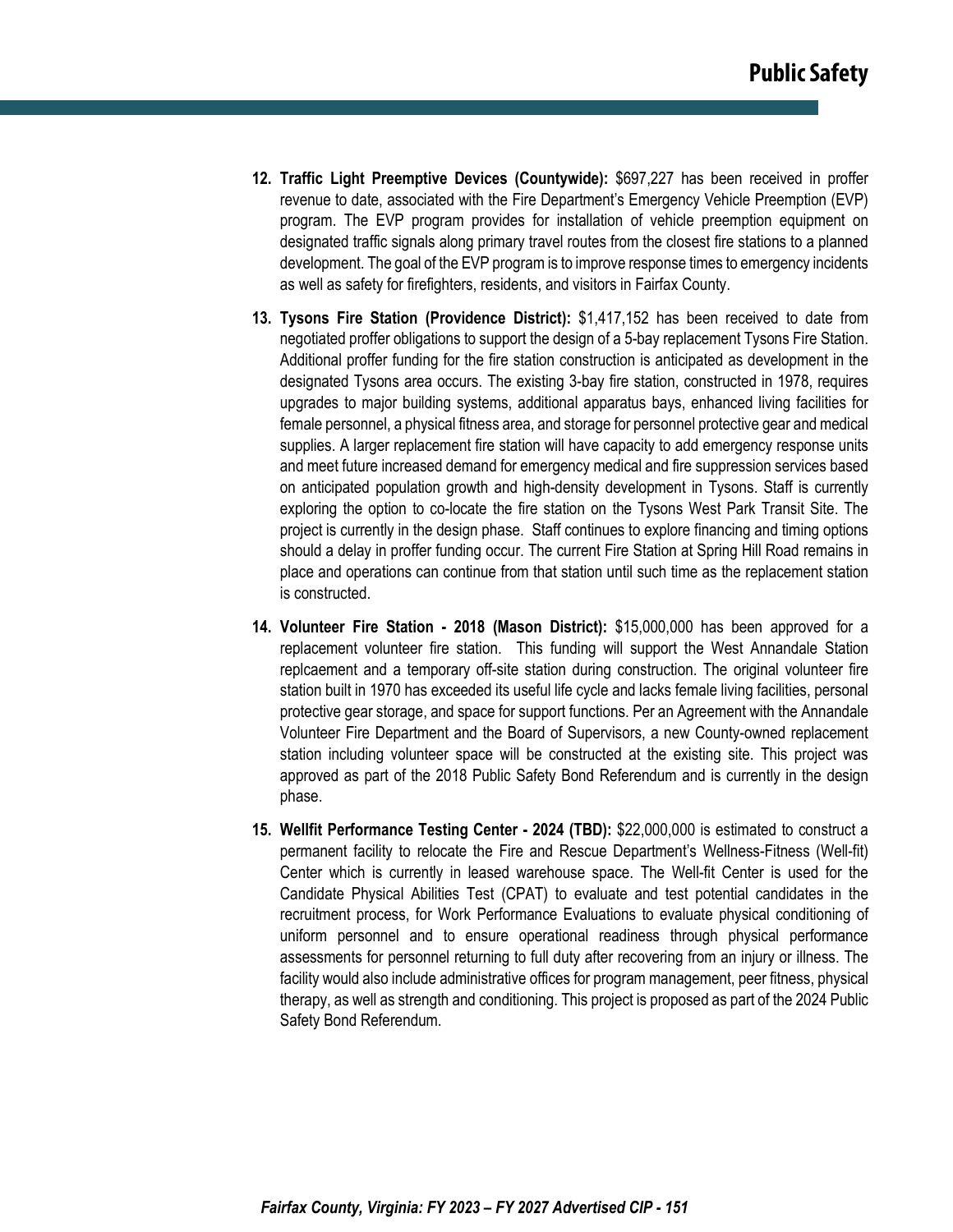#### **Police**

- **16. Criminal Justice Academy 2018 (Sully District):** \$18,000,000 has been approved to renovate and upgrade the Criminal Justice Academy which currently provides training for 2,300 annual recruits and incumbents from the Fairfax County Police and Sheriff, and the towns of Herndon and Vienna. The current facility has outgrown the capability to provide innovative training to recruits and incumbent officers and the academic and scenario based training rooms do not meet the needs for today's training. In addition, some of the building systems and infrastructure are beyond the end of their life cycle. Building assessments, scoping and project programming is underway. This project was approved as part of the 2018 Public Safety Bond Referendum.
- **17. Emergency Vehicle Operations and K9 Center 2015 (Sully District):** \$7,500,000 to replace the existing Emergency Vehicle Operations Center (EVOC) and K9 Training facility. These two facilities are located on the same site and training space is housed in two double-wide trailers. Approximately 1,300 county police officers as well as new recruits are trained at the facility. The EVOC was built as a temporary structure in 1995 and suffers from inadequate building support systems, pipes that consistently freeze in the winter months, pest infestation and insufficient space for training and vehicle maintenance. The current K9 facility is a small shed with very limited capabilities or space. A new building will co-locate both the EVOC and the K9 sections and provide efficiencies of operations and reduced costs. Programming and conceptual design has been completed for this project. This project was approved as part of the fall 2015 Public Safety Bond Referendum in the amount of \$12 million; however, a portion of the funding has been redirected to other critical projects and this project is currently on hold.
- **18. Franconia Police Station 2015 (Lee District):** \$33,500,000 has been approved to renovate/expand or replace this facility which currently supports 130 officers and 30 non-sworn personnel serving approximately 51 square miles of the County. The facility was built in 1992 and houses the Lee District Supervisor's Office and the Franconia Museum. The building systems have reached the end of their useful life and the facility currently lacks adequate interviews rooms, property evidence rooms, locker rooms, an exercise room, office space and parking is limited to support the specialty units conducting operations within the District. The staff and equipment operating out of the facility has far surpassed the size of the station. The current Franconia site is very constrained and does not accommodate the needs of the Police Station. The design has been completed which co-locates this Police Station, the Lee District Supervisor's Office and the Franconia Museum, with the Kingstowne Library, and an Active Adult Center and childcare facility into one comprehensive facility on the site of the new Kingstowne Regional Library. The design also includes garage parking and a County fueling station. This project was approved as part of the 2015 Public Safety Bond Referendum.
- **19. Mason Police Station 2018 (Mason District):** \$23,000,000 has been approved to renovate/expand or replace this facility. The building systems have reached the end of their useful life and the facility does not meet the current and future operational needs of the police and governmental center operations. The current facility, built in 1975, does not have adequate office, storage, workout, or interview spaces. This facility must operate 24/7 and does not currently support operations. This project was approved as part of the 2018 Public Safety Bond Referendum and is currently in the design phase.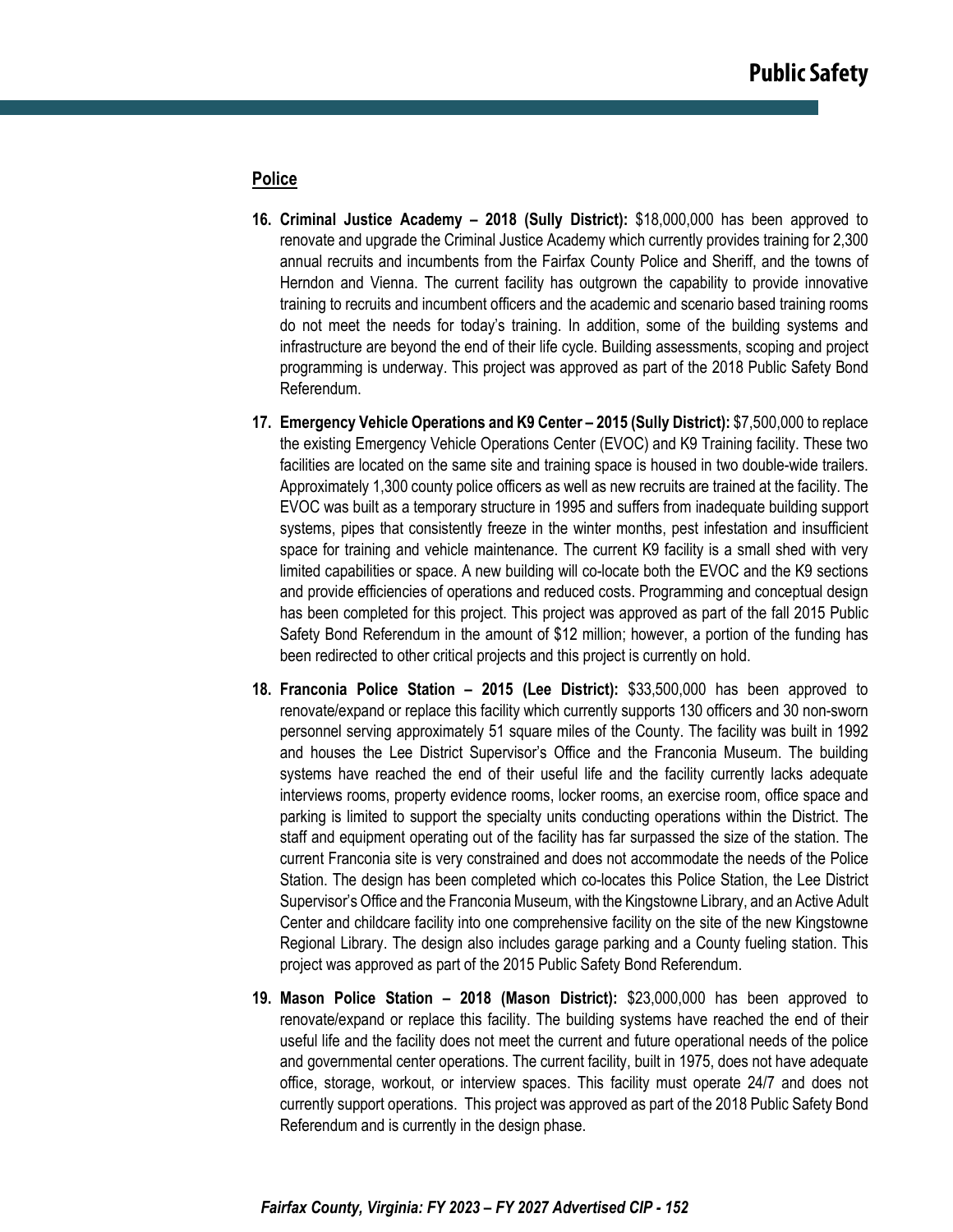- **20. Mount Vernon Police Station 2024 (Mount Vernon District):** \$38,000,000 is proposed for the Mount Vernon Police Station. The Mount Vernon Police Station was originally constructed in 1981 and renovated in 2003 and houses the Mount Vernon District Supervisor's Office. A renovation/expansion or replacement will be required to upgrade/replace outdated building systems and infrastructure that have exceeded their life expectancy. The current space layout is inefficient and will not be able to meet the future operational needs of the Station. The current layout also forces officers to transverse public spaces to go from one secure space to the other. Security systems and measures need to be upgraded or replaced to enable the Police to take advantage of the latest technologies. This project is proposed as part of the 2024 Public Safety Bond Referendum.
- **21. Police Evidence Storage Annex 2018 (Providence District):** \$18,000,000 has been approved to renovate/expand or relocate/replace the existing Evidence Storage Building which currently houses the Police Department's Warrant Desk and main Property and Evidence Section. The second and third floors are not able to adequately support high density storage, so very little can be stored above the first level of the building. Expansion of the storage area for the Police Property and Evidence Section is critical. Many of the items stored are critical evidence for court presentations, and their preservation is paramount. Adequate climate controlled storage is needed to properly store this property in an organized manner. Strict accountability and oversight is necessary to meet accreditation standards. This project was approved as part of the 2018 Public Safety Bond Referendum and is currently in the design phase.
- **22. Police Facility Security Upgrades (Countywide**): The Police Department has identified a need for a study to assess the security upgrades that may be required at Police facilities. As the County grows, high rise development is encroaching on Police facilities creating new security concerns. Funding of \$250,000 was approved as part of the *FY 2019 Third Quarter Review* to support security assessments and to determine the needs for enhancements. This will enable the Police Department to take advantage of the latest technologies while providing a consistent platform of security across all facilities. The study is currently underway, which will identify the scope of work and associated costs related to each facility.
- **23. Police Heliport 2015 (Springfield District):** \$14,100,000 has been approved for a new Heliport facility. The current facility was constructed in 1984 and no longer meets the needs of the specialized staff and equipment assigned to the 24/7 facility. The flight officers, pilots, paramedics and maintenance crews perform more than 150 helicopter missions per month and more than 80 medical evacuations per year. The existing helicopter equipment, locker, storage and training spaces are insufficient to meet current operational needs. The facility was constructed to house two small helicopters; however, the current twin engine helicopters require larger hangars. The project is currently in the construction phase and is scheduled to be completed in spring 2022. This project was approved as part of the 2015 Public Safety Bond Referendum.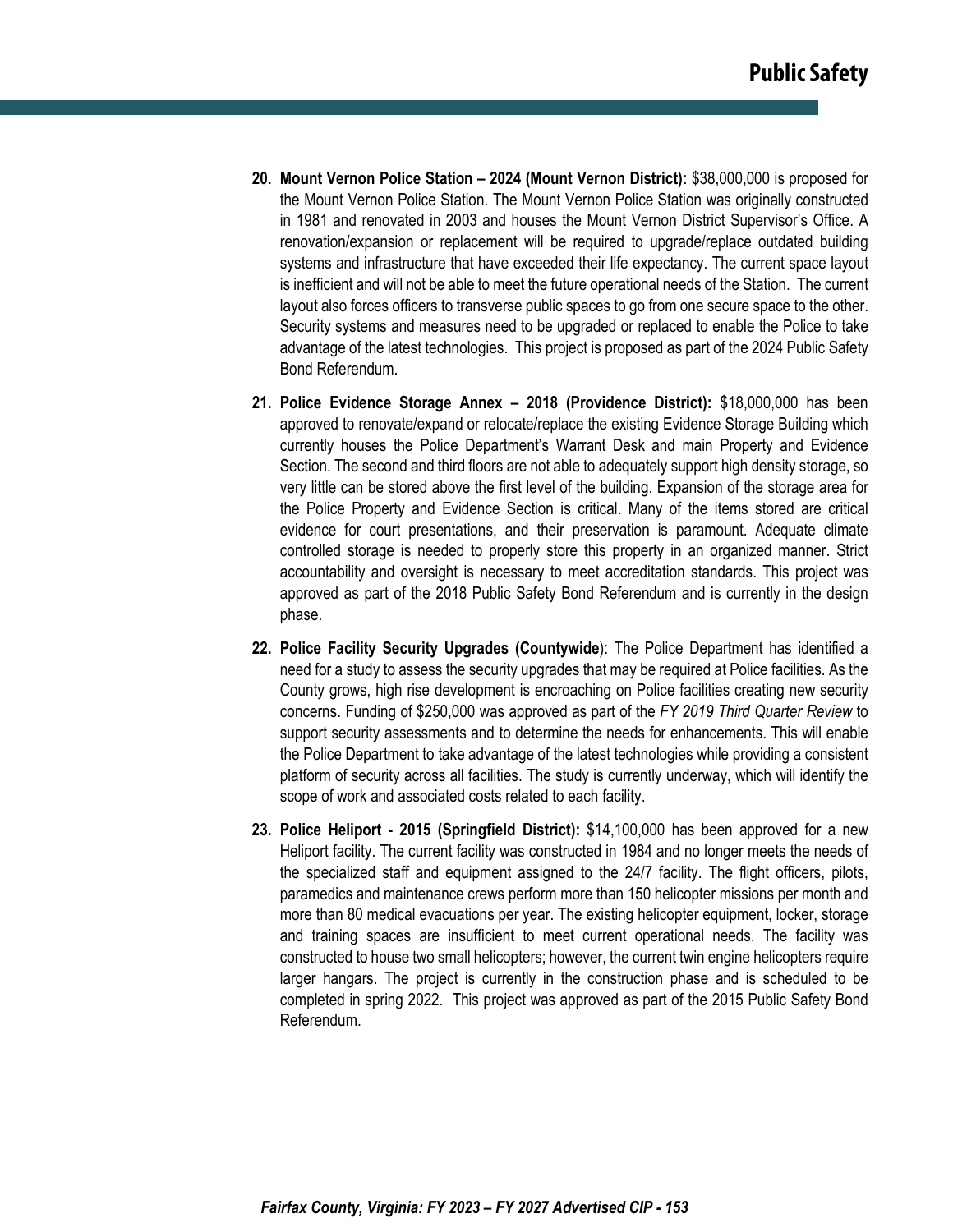- **24. Police Tactical Operations 2015 (Mason District):** \$33,600,000 will support the replacement of the facility that houses the Police Department's Operations Support Bureau (OSB) including the Traffic Division and Special Operations Division (SWAT, K9, bomb squad). The current facility was originally an elementary school that was renovated in 1985. Office space, training rooms and secure storage for specialty equipment is inadequate and space is required to support the 24/7 operations. This project was approved as part of the 2015 Public Safety Bond Referendum and is currently in the design phase.
- **25. South County Police Station/Animal Shelter 2015 (Mount Vernon District):** \$33,700,000 will support a new Police Station with Animal Services in the southern portion of the County. The Franconia and West Springfield District Police Stations service the business and residential areas in the central and southern areas of Fairfax County. This additional Police Station will allow the department to organize smaller patrol areas and decrease response times throughout the County. The station will be co-located with a second Animal Shelter. Currently one Animal Shelter supports an estimated 5,500 companion animals and 2,000 wildlife animals each year. Animals in the south county area must be transported long distances to the current shelter. The South County Animal Shelter will offer services such as rabies clinics, pet adoptions, spray and neuter services, wildlife education and a volunteer program in a location convenient to this portion of the County. The project is currently in the construction phase and is scheduled to be completed in Spring 2023. This project was approved as part of the 2015 Public Safety Bond Referendum.
- **26. Tysons Police Station 2024 (Providence District):** \$32,000,000 is proposed for a new urban model police station in the Tysons area. The existing McLean area Police Station is unable to accommodate the expected growth in the area A 3-acre stie is currently being evaluated for a potential collocation with a Wastewater Pumping Station, a Department of Transportation facility, and the Police Station. The station is estimated to be approximately 27,000 square feet with community engagement rooms. Attributes of the new urban station will include enhanced Neighborhood Patrol Units/Shopping Center, Criminal Investigative staff, and Crime Prevention Officers areas, as well as alternatives to patrol vehicles potentially utilizing segways, motorcycles, bicycles, electric carts, or smart cars. This project is proposed as part of the 2024 Public Safety Bond Referendum.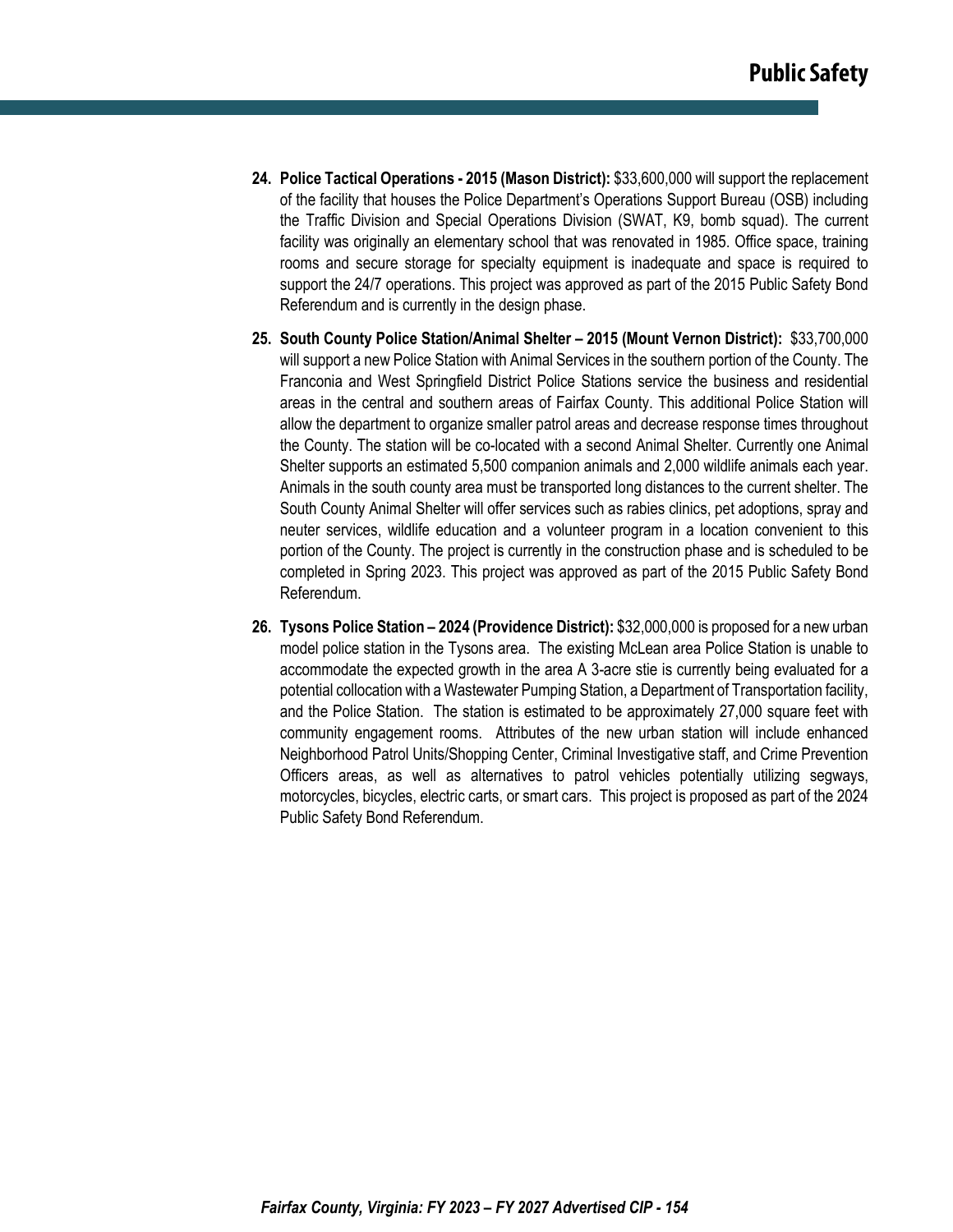### **(\$000's) Public Safety Project Cost Summaries**

|                |                                                 |                           | <b>Budgeted</b><br>or     |         |         |         |         |         |                      |                      |              |
|----------------|-------------------------------------------------|---------------------------|---------------------------|---------|---------|---------|---------|---------|----------------------|----------------------|--------------|
|                |                                                 |                           | Source Expended           |         |         |         |         |         | <b>Total</b>         | <b>Total</b>         |              |
|                | <b>Project Title</b><br><b>Project Number</b>   | of<br><b>Funds</b>        | <b>Through</b><br>FY 2022 | FY 2023 | FY 2024 | FY 2025 | FY 2026 | FY 2027 | FY 2023 -<br>FY 2027 | FY 2028 -<br>FY 2032 | <b>Total</b> |
|                | <b>Feasibility Studies</b>                      | G                         | \$441                     |         |         |         |         |         | \$0                  |                      | \$441        |
|                | 2G25-103-000                                    |                           |                           |         |         |         |         |         |                      |                      |              |
|                | <b>Fire and Rescue</b>                          |                           |                           |         |         |         |         |         |                      |                      |              |
| 2              | Chantilly Fire Station -<br>2024                | B                         | \$0                       |         |         |         | \$700   | \$800   | \$1,500              | \$18,500             | \$20,000     |
|                | <b>TBD</b>                                      |                           |                           |         |         |         |         |         |                      |                      |              |
| 3              | Edsall Fire Station - 2015                      | $\mathsf B$               | \$13,390                  | \$580   |         |         |         |         | \$580                |                      | \$13,970     |
|                | FS-000017                                       |                           |                           |         |         |         |         |         |                      |                      |              |
| $\overline{4}$ | Fairview Fire Station -<br>2018                 | $\mathsf B$               | \$1,675                   | \$2,000 | \$6,700 | \$4,500 | \$1,100 | \$25    | \$14,325             |                      | \$16,000     |
|                | FS-000053                                       |                           |                           |         |         |         |         |         |                      |                      |              |
| 5              | Fox Mill Fire Station - 2024                    | B                         | \$0                       |         |         |         | \$700   | \$800   | \$1,500              | \$14,500             | \$16,000     |
|                | <b>TBD</b>                                      |                           |                           |         |         |         |         |         |                      |                      |              |
| 6              | <b>Gunston Fire Station -</b><br>2018           | $\, {\bf B}$              | \$1,130                   | \$1,500 | \$5,500 | \$4,000 | \$820   | \$50    | \$11,870             |                      | \$13,000     |
|                | FS-000054                                       |                           |                           |         |         |         |         |         |                      |                      |              |
| 7              | Merrifield Fire Station -<br>2015               | $\sf B$                   | \$8,800                   | \$200   |         |         |         |         | \$200                |                      | \$9,000      |
|                | FS-000013                                       |                           |                           |         |         |         |         |         |                      |                      |              |
| 8              | Mount Vernon Fire Station -<br>2018             | B                         | \$75                      | \$565   | \$765   | \$4,310 | \$8,235 | \$1,910 | \$15,785             | \$140                | \$16,000     |
|                | FS-000055                                       |                           |                           |         |         |         |         |         |                      |                      |              |
| 9              | Oakton Fire Station - 2024                      | B                         | \$0                       |         |         |         | \$700   | \$800   | \$1,500              | \$16,500             | \$18,000     |
|                | <b>TBD</b>                                      |                           |                           |         |         |         |         |         |                      |                      |              |
| 10             | Penn Daw Fire Station -<br>2015                 | B                         | \$4,040                   | \$1,000 | \$2,750 | \$3,200 | \$2,750 | \$1,500 | \$11,200             | \$160                | \$15,400     |
|                | FS-000015                                       |                           |                           |         |         |         |         |         |                      |                      |              |
|                | 11 Seven Corners Fire<br>Station - 2018         | $\sf B$                   | \$4,000                   | \$5,500 | \$3,000 | \$500   |         |         | \$9,000              |                      | \$13,000     |
|                | FS-000056                                       |                           |                           |         |         |         |         |         |                      |                      |              |
|                | 12 Traffic Light Preemptive<br><b>Devices</b>   | $\boldsymbol{\mathsf{X}}$ | \$697                     |         |         |         |         |         | \$0                  |                      | \$697        |
|                | PS-000008                                       |                           |                           |         |         |         |         |         |                      |                      |              |
|                | 13 Tysons Fire Station                          | $\boldsymbol{\mathsf{X}}$ | \$1,417                   |         |         |         |         |         | \$0                  |                      | \$1,417      |
|                | FS-000042                                       |                           |                           |         |         |         |         |         |                      |                      |              |
|                | 14 Volunteer Fire Station -<br>2018             | $\sf B$                   | \$1,150                   | \$1,500 | \$5,500 | \$4,200 | \$2,500 | \$150   | \$13,850             |                      | \$15,000     |
|                | FS-000057                                       |                           |                           |         |         |         |         |         |                      |                      |              |
|                | 15 Wellfit-Performance<br>Testing Center - 2024 | $\sf B$                   | \$0                       |         |         |         | \$425   | \$1,225 | \$1,650              | \$20,350             | \$22,000     |
|                | <b>TBD</b>                                      |                           |                           |         |         |         |         |         |                      |                      |              |